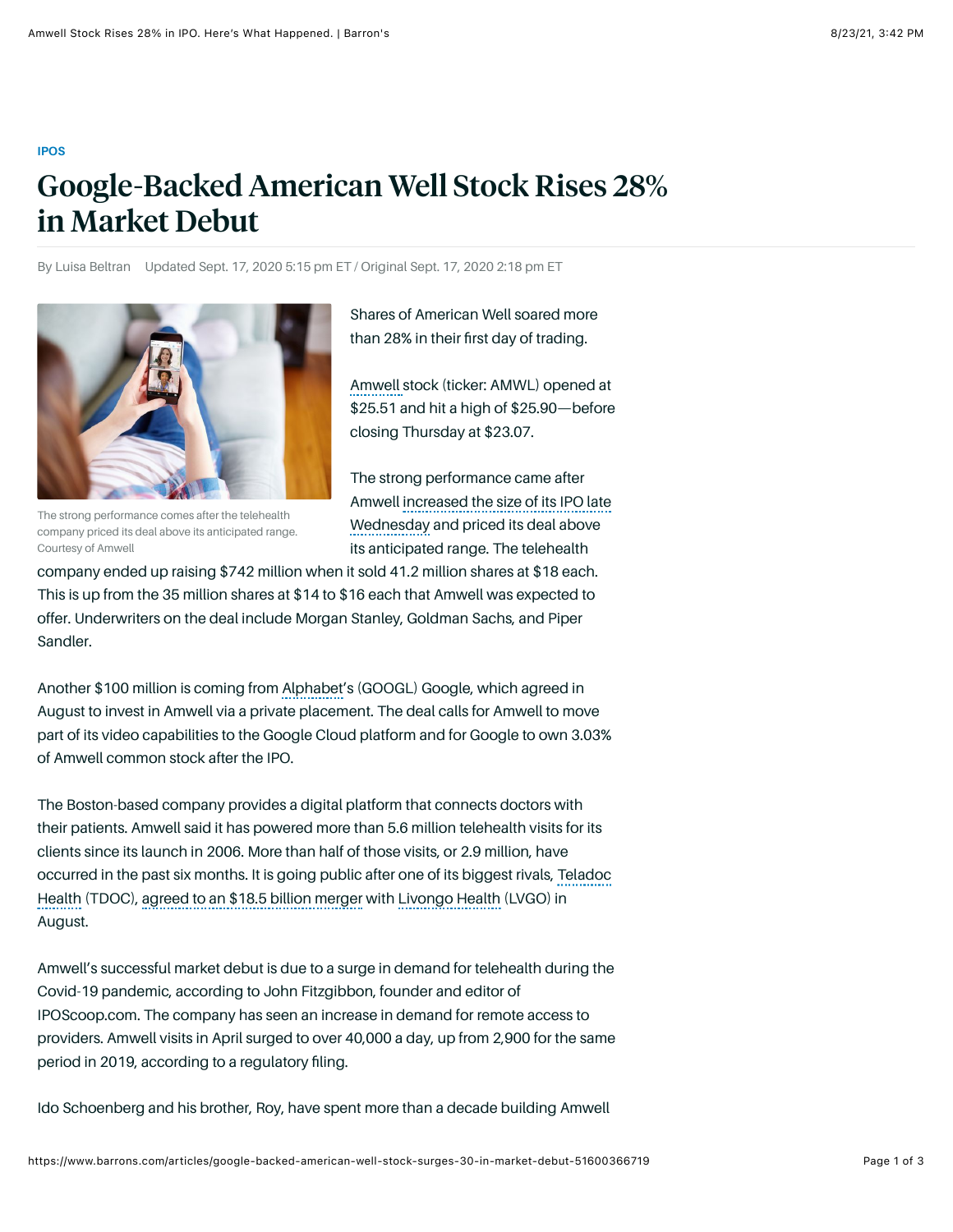into a technology company that connects health-care providers, like doctors and hospitals, to health-care systems and health plans, such as Norwell Health and [Anthem](https://www.barrons.com/quote/ANTM) (ANTM), as well as consumer aggregators like Google and [Apple](https://www.barrons.com/quote/AAPL) (AAPL). (The Schoenberg brothers serve as Amwell's co-CEOs. Ido, the older brother, is Amwell's chairman, while Roy is president.)

"Think of it like a giant switchboard," Ido Schoenberg told *Barron's*. Amwell's mission is not to provide a "doctor in the cloud" but to democratize health care, he said. He wants to build a platform that allows consumers in any country, including those who live too far from hospitals or can't afford great health care, to be able to connect with their provider of choice. "People all over the world want more affordable health-care services," Schoenberg said. "Such a goal isn't cheap."

Amwell has been able to grow without accumulating any debt. "I am an old, conservative guy," said Schoenberg, who said he's seen what debt does to companies "when they hit an unexpected bump or downturn."

"We were able to have amazing partners that supplied capital that allowed us to grow and realize our mission," he added.

Amwell plans to use a "good chunk" of the IPO proceeds to "continue to innovate on an accelerated basis," Schoenberg said. The telehealth company will also be looking to acquire both domestic and international opportunities. "We would prefer technology companies over service companies whenever possible," he said.